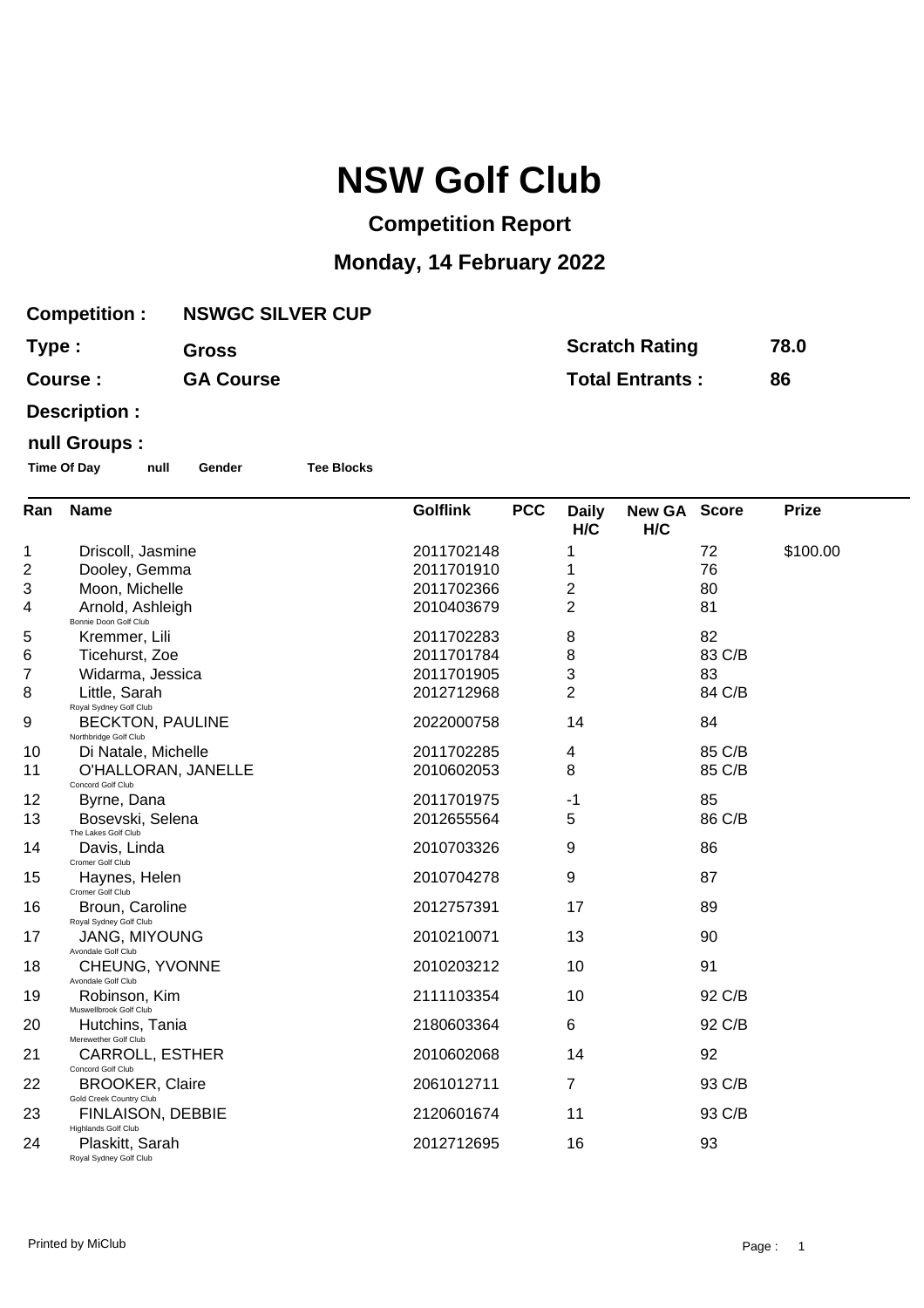| Ran      | <b>Name</b>                                             | <b>Golflink</b>          | <b>PCC</b> | <b>Daily</b><br>H/C | <b>New GA</b><br>H/C | <b>Score</b>     | <b>Prize</b> |
|----------|---------------------------------------------------------|--------------------------|------------|---------------------|----------------------|------------------|--------------|
| 25       | PHAM, SYLVIA<br>Cromer Golf Club                        | 2010703608               |            | 18                  |                      | 94 C/B           |              |
| 26<br>27 | Hill, Portia<br>Fortin, Susannah<br>Roseville Golf Club | 2011702262<br>2022401849 |            | 9<br>12             |                      | 94 C/B<br>94 C/B |              |
| 28       | Kendall, Louise<br>Moore Park Golf Club                 | 2011403114               |            | 19                  |                      | 94 C/B           |              |
| 29       | Gyzen, Linda                                            | 2011804583               |            | 6                   |                      | 94 C/B           |              |
| 30       | Oatlands Golf Club<br>Beohm, Gabrielle                  | 2011701988               |            | 10                  |                      | 94               |              |
| 31       | <b>GEORGE, CHRISTINE</b><br>Taree Golf Club             | 2140850001               |            | 14                  |                      | 95 C/B           |              |
| 32<br>33 | Buckley, Liz<br>Dorahy, Katie                           | 2011701020<br>2120803635 |            | 15<br>13            |                      | 95 C/B<br>95 C/B |              |
| 34       | Jamberoo Golf Club                                      | 2010902080               |            | 8                   |                      | 95               |              |
|          | Stevenson, Louise<br>Killara Golf Club                  | 2010217004               |            | 12                  |                      |                  |              |
| 35       | QIU, JIEFANG<br>Avondale Golf Club                      |                          |            |                     |                      | 96 C/B           |              |
| 36<br>37 | Winning, Stephanie<br>Sears, Pippa                      | 2011701164<br>2010902119 |            | 14<br>12            |                      | 96 C/B<br>96 C/B |              |
| 38       | Killara Golf Club<br>Wilks, Susan                       | 2111101712               |            | 12                  |                      | 96               |              |
| 39       | Muswellbrook Golf Club<br><b>HAIGH, LUCIA</b>           | 2012602374               |            | 12                  |                      | 97 C/B           |              |
| 40       | The Lakes Golf Club<br>Martin, Suzanne                  | 2011702368               |            | 12                  |                      | 97 C/B           |              |
| 41       | Brennan, Kay                                            | 2120801336               |            | 21                  |                      | 97 C/B           |              |
| 42       | Jamberoo Golf Club<br>Moulang, Sarah                    | 2021213896               |            | 17                  |                      | 97               |              |
| 43       | Cronulla Golf Club<br>WEI, LU                           | 2012602298               |            | 15                  |                      | 98 C/B           |              |
| 44       | The Lakes Golf Club<br>KERDSAI, DINI                    | 2010404239               |            | 14                  |                      | 98               |              |
| 45       | Bonnie Doon Golf Club<br>YANG, FIONA                    | 2012602375               |            | 15                  |                      | 99 C/B           |              |
| 46       | The Lakes Golf Club<br>Cochran, Carolyn                 | 2010218291               |            | 17                  |                      | 99 C/B           |              |
| 47       | Avondale Golf Club<br>Mori, Sarasa                      | 2011403705               |            | 22                  |                      | 99 C/B           |              |
| 48       | Moore Park Golf Club<br>Weller, Carolyn                 | 2010403869               |            | 22                  |                      | 99               |              |
| 49       | Bonnie Doon Golf Club<br>Brightling, Anne               | 2011701812               |            | 20                  |                      | 100 C/B          |              |
| 50       | Younger, Virginia<br>Cromer Golf Club                   | 2010704078               |            | 19                  |                      | 100              |              |
| 51       | Barrett-Lennard, Nicola<br>Royal Sydney Golf Club       | 2012757461               |            | 18                  |                      | 101 C/B          |              |
| 52       | KIM RAH, Sinae<br>Muirfield Golf Club                   | 2011507509               |            | 17                  |                      | 101 C/B          |              |
| 53       | Crossley, Alison<br>Russell Vale Golf Club              | 2121602710               |            | 19                  |                      | 101 C/B          |              |
| 54       | SWAN, LISSA<br>Pymble Golf Club                         | 2012004076               |            | 21                  |                      | 101              |              |
| 55       | Lim, Evelyn<br>Monash Country Club                      | 2011303603               |            | 20                  |                      | 102              |              |
| 56       | XIAO, LIMIN                                             | 2010224000               |            | 14                  |                      | 103 C/B          |              |
| 57       | Avondale Golf Club<br>Jones, Jennifer                   | 2111700727               |            | 16                  |                      | 103 C/B          |              |
| 58       | The Vintage<br>PHIBBS, CHRISTINE                        | 2031900751               |            | 21                  |                      | 103              |              |
| 59       | Randwick Golf Club<br>Moon, Mi                          | 2011303350               |            | 18                  |                      | 104 C/B          |              |
| 60       | Monash Country Club<br>Samuels, Brenda                  | 2011701635               |            | 20                  |                      | 104              |              |
| 61       | BELL, JANE<br>Concord Golf Club                         | 2010620133               |            | 18                  |                      | 105 C/B          |              |
| 62       | McDade, Jan<br>St Michael's Golf Club                   | 2012202322               |            | 20                  |                      | 105 C/B          |              |
| 63       | HENRY, MICHELLE<br>Campbelltown Golf Club               | 2020903378               |            | 14                  |                      | 105 C/B          |              |
| 64       | Cheang, Mony<br>Randwick Golf Club                      | 2031903598               |            | 19                  |                      | 105              |              |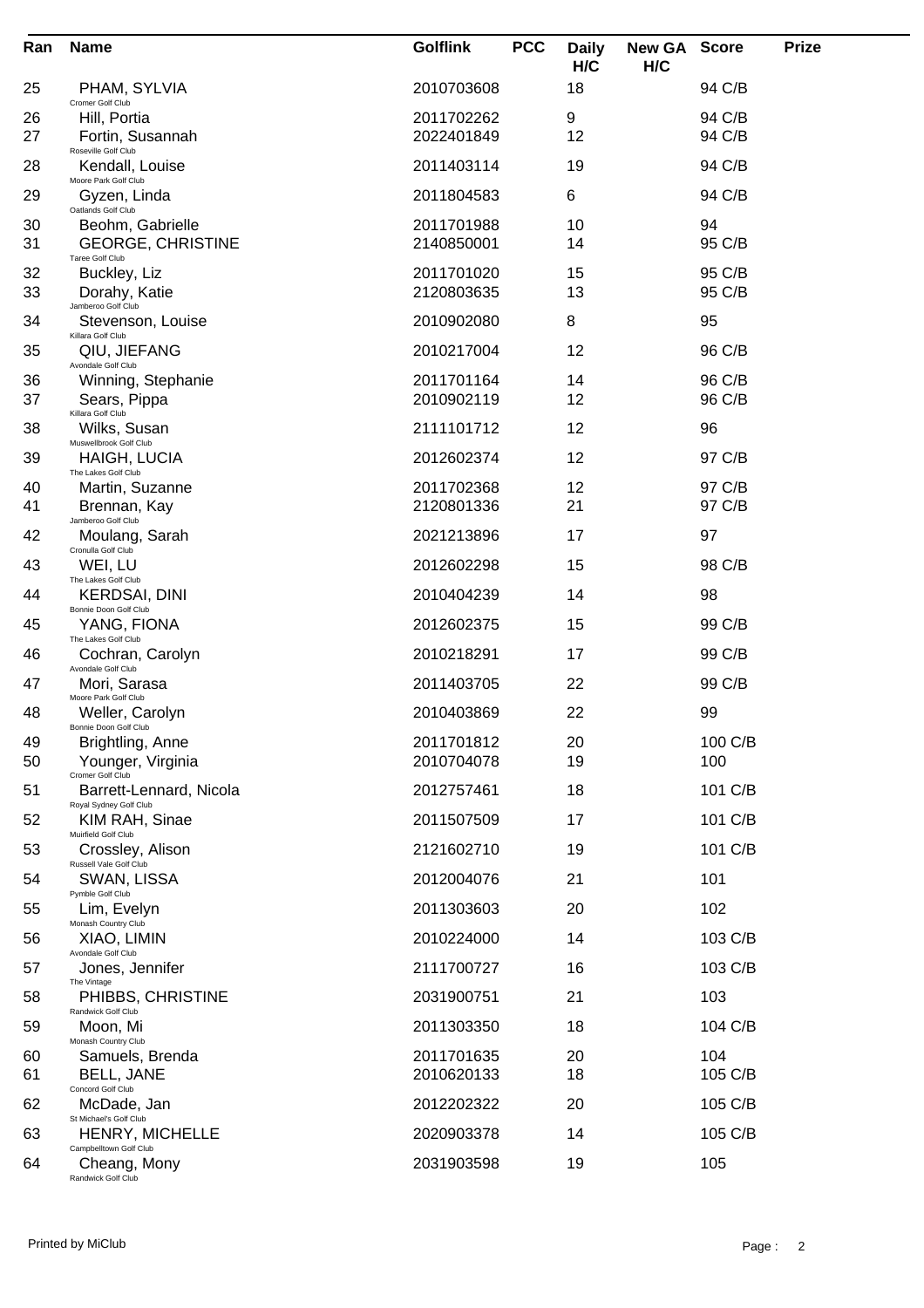| Ran | <b>Name</b>                                                       | <b>Golflink</b> | <b>PCC</b> | <b>Daily</b><br>H/C | <b>New GA</b><br>H/C | <b>Score</b> | <b>Prize</b> |
|-----|-------------------------------------------------------------------|-----------------|------------|---------------------|----------------------|--------------|--------------|
| 65  | CONNELLAN, DAWN<br>Concord Golf Club                              | 2010602284      |            | 19                  |                      | 106 C/B      |              |
| 66  | Gregory, Elizabeth                                                | 2011303390      |            | 18                  |                      | 106 C/B      |              |
| 67  | Monash Country Club<br>Armstrong, Elizabeth<br>Jamberoo Golf Club | 2120801902      |            | 18                  |                      | 106          |              |
| 68  | Brown, Suzanne<br>Manly Golf Club                                 | 2011105659      |            | 18                  |                      | 107 C/B      |              |
| 69  | Leckie, Julie<br>Scone Golf Club                                  | 2111202996      |            | 15                  |                      | 107          |              |
| 70  | Kwon, Mi<br>Ryde-Parramatta Golf Club                             | 2012107331      |            | 22                  |                      | 108 C/B      |              |
| 71  | SUI, MONICA<br>Kogarah Golf Club                                  | 2021601870      |            | 21                  |                      | 108          |              |
| 72  | Kim, Kay<br>Concord Golf Club                                     | 2010620177      |            | 21                  |                      | 109          |              |
| 73  | Neal, Julie<br>Russell Vale Golf Club                             | 2121601093      |            | 20                  |                      | 111          |              |
| 74  | Ashton, Carol                                                     | 2031104941      |            | 21                  |                      | 112 C/B      |              |
| 75  | Kareela Golf Club<br>Lee, Moonju                                  | 2011403660      |            | 22                  |                      | 112          |              |
| 76  | Moore Park Golf Club<br><b>KERSHAW, LOUISE</b>                    | 2010620068      |            | 19                  |                      | 113          |              |
| 77  | Concord Golf Club<br>YOO, SUJIN                                   | 2012304229      |            | 19                  |                      | 114 C/B      |              |
| 78  | Strathfield Golf Club<br><b>CRAIG, CAROLINE</b>                   | 2010203134      |            | 19                  |                      | 114          |              |
| 79  | Avondale Golf Club<br>Dunagan, Fiona                              | 2011303052      |            | 19                  |                      | 115          |              |
| 80  | Monash Country Club<br>Kim, Jin                                   | 2011806714      |            | 18                  |                      | 117          |              |
| 81  | Oatlands Golf Club<br>Davey, Jane                                 | 2121601135      |            | 20                  |                      | 118          |              |
| 82  | Russell Vale Golf Club<br>Finke, Gisela                           | 2011402436      |            | 19                  |                      | 120          |              |
|     | Moore Park Golf Club<br>KANG, KRISTINA                            | 2012602354      |            | 16                  |                      | <b>NSNA</b>  |              |
|     | The Lakes Golf Club<br>Hoang, Duyen                               | 2020600986      |            | 15                  |                      | <b>NSNA</b>  |              |
|     | Cabramatta Golf Club<br>HAGAN, JANE                               | 2011006046      |            | 22                  |                      | <b>NSE</b>   |              |
|     | Long Reef Golf Club<br>BROWN, JENNI<br>Long Reef Golf Club        | 2011001996      |            | 15                  |                      | <b>NSE</b>   |              |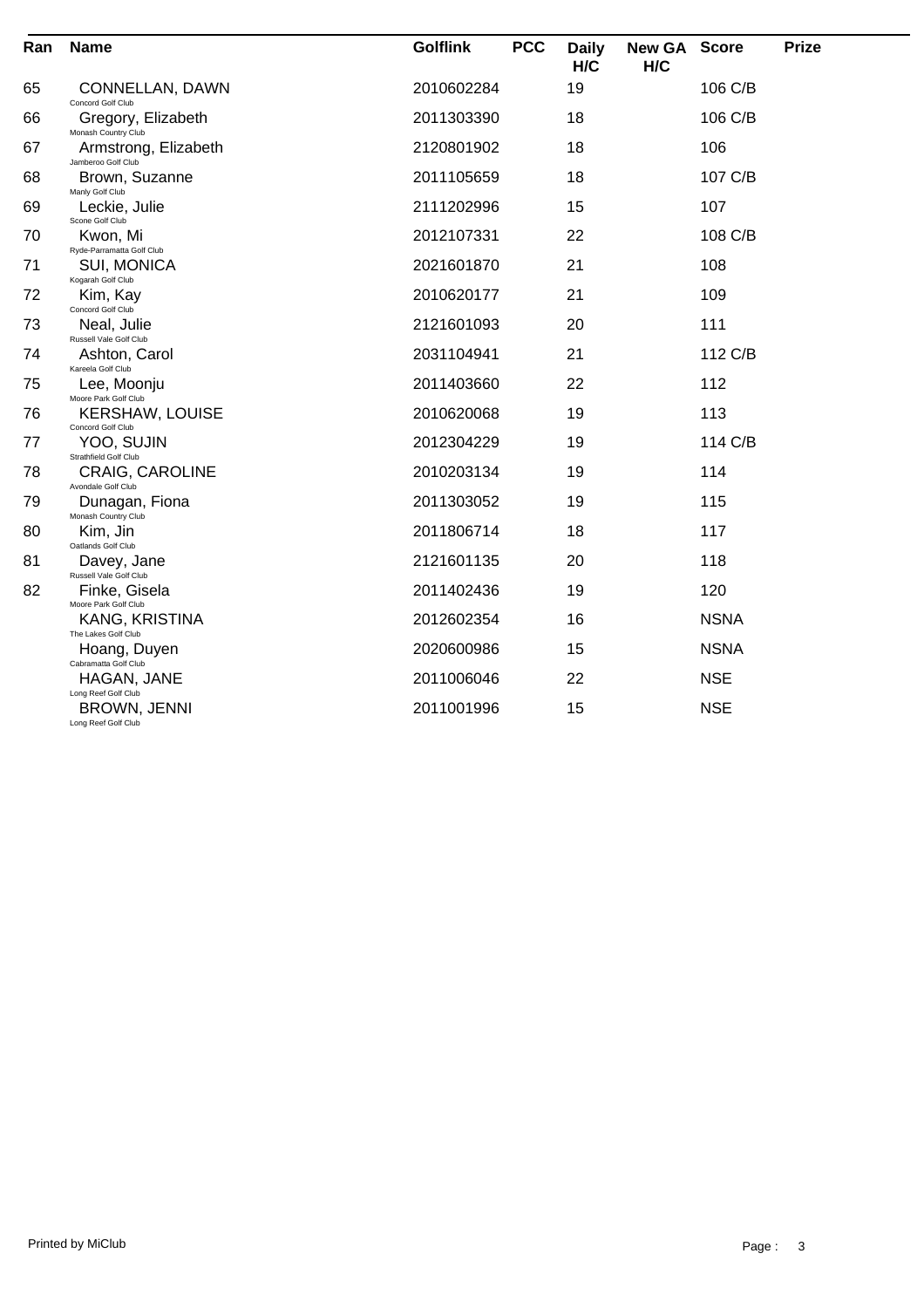# **NSW Golf Club**

### **Competition Report**

## **Monday, 14 February 2022**

|       | <b>Competition:</b>                              | <b>NSWGC SILVER CUP: NETT</b> |                               |                     |                        |                       |              |  |  |
|-------|--------------------------------------------------|-------------------------------|-------------------------------|---------------------|------------------------|-----------------------|--------------|--|--|
| Type: |                                                  | <b>Nett</b>                   |                               |                     |                        | <b>Scratch Rating</b> | 78.0         |  |  |
|       | <b>GA Course</b><br>Course:                      |                               |                               |                     | <b>Total Entrants:</b> |                       | 86           |  |  |
|       | Description :                                    |                               |                               |                     |                        |                       |              |  |  |
|       | null Groups :                                    |                               |                               |                     |                        |                       |              |  |  |
|       | <b>Time Of Day</b><br>null                       | <b>Tee Blocks</b><br>Gender   |                               |                     |                        |                       |              |  |  |
| Ran   | <b>Name</b>                                      |                               | <b>PCC</b><br><b>Golflink</b> | <b>Daily</b><br>H/C | New GA Score<br>H/C    |                       | <b>Prize</b> |  |  |
| 1     | <b>BECKTON, PAULINE</b><br>Northbridge Golf Club |                               | 2022000758                    | 14                  |                        | 70                    | \$100.00     |  |  |
| 2     | Driscoll, Jasmine                                |                               | 2011702148                    | 1                   |                        | 71                    | \$60.00      |  |  |
| 3     | Broun, Caroline                                  |                               | 2012757391                    | 17                  |                        | 72                    |              |  |  |
| 4     | Royal Sydney Golf Club<br>Kremmer, Lili          |                               | 2011702283                    | 8                   |                        | 74                    |              |  |  |
| 5     | Ticehurst, Zoe                                   |                               | 2011701784                    | 8                   |                        | 75 C/B                |              |  |  |
| 6     | Dooley, Gemma                                    |                               | 2011701910                    | 1                   |                        | 75 C/B                |              |  |  |
| 7     | Kendall, Louise<br>Moore Park Golf Club          |                               | 2011403114                    | 19                  |                        | 75                    |              |  |  |
| 8     | PHAM, SYLVIA<br>Cromer Golf Club                 |                               | 2010703608                    | 18                  |                        | 76 C/B                |              |  |  |
| 9     | Brennan, Kay<br>Jamberoo Golf Club               |                               | 2120801336                    | 21                  |                        | 76                    |              |  |  |
| 10    | <b>JANG, MIYOUNG</b><br>Avondale Golf Club       |                               | 2010210071                    | 13                  |                        | 77 C/B                |              |  |  |
| 11    | Davis, Linda<br>Cromer Golf Club                 |                               | 2010703326                    | 9                   |                        | 77 C/B                |              |  |  |
| 12    | O'HALLORAN, JANELLE<br>Concord Golf Club         |                               | 2010602053                    | 8                   |                        | 77 C/B                |              |  |  |
| 13    | Mori, Sarasa<br>Moore Park Golf Club             |                               | 2011403705                    | 22                  |                        | 77 C/B                |              |  |  |
| 14    | Plaskitt, Sarah<br>Royal Sydney Golf Club        |                               | 2012712695                    | 16                  |                        | 77 C/B                |              |  |  |
| 15    | Weller, Carolyn<br>Bonnie Doon Golf Club         |                               | 2010403869                    | 22                  |                        | 77                    |              |  |  |
| 16    | Haynes, Helen<br>Cromer Golf Club                |                               | 2010704278                    | 9                   |                        | 78 C/B                |              |  |  |
| 17    | Moon, Michelle                                   |                               | 2011702366                    | 2                   |                        | 78 C/B                |              |  |  |
| 18    | CARROLL, ESTHER<br>Concord Golf Club             |                               | 2010602068                    | 14                  |                        | 78                    |              |  |  |
| 19    | Arnold, Ashleigh<br>Bonnie Doon Golf Club        |                               | 2010403679                    | $\overline{2}$      |                        | 79                    |              |  |  |
| 20    | Buckley, Liz                                     |                               | 2011701020                    | 15                  |                        | 80 C/B                |              |  |  |
| 21    | Brightling, Anne                                 |                               | 2011701812                    | 20                  |                        | 80 C/B                |              |  |  |
| 22    | Moulang, Sarah<br>Cronulla Golf Club             |                               | 2021213896                    | 17                  |                        | 80 C/B                |              |  |  |
| 23    | SWAN, LISSA<br>Pymble Golf Club                  |                               | 2012004076                    | 21                  |                        | 80 C/B                |              |  |  |
| 24    | Widarma, Jessica                                 |                               | 2011701905                    | 3                   |                        | 80                    |              |  |  |
|       |                                                  |                               |                               |                     |                        |                       |              |  |  |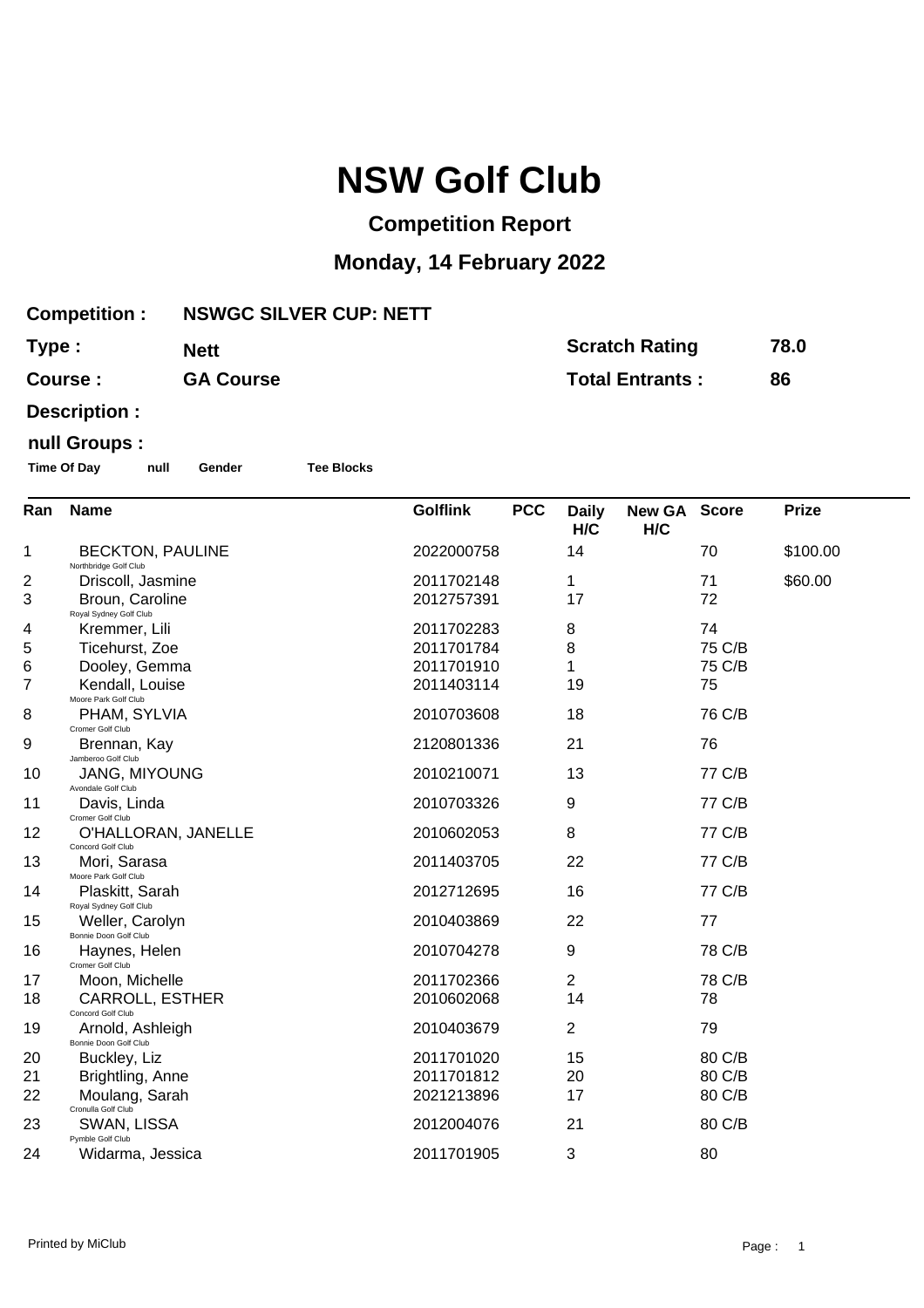| Ran      | <b>Name</b>                                           | <b>Golflink</b>          | <b>PCC</b> | <b>Daily</b><br>H/C | <b>New GA Score</b><br>H/C |                  | <b>Prize</b> |
|----------|-------------------------------------------------------|--------------------------|------------|---------------------|----------------------------|------------------|--------------|
| 25<br>26 | Di Natale, Michelle<br>Bosevski, Selena               | 2011702285<br>2012655564 |            | 4<br>5              |                            | 81 C/B<br>81 C/B |              |
| 27       | The Lakes Golf Club<br><b>GEORGE, CHRISTINE</b>       | 2140850001               |            | 14                  |                            | 81 C/B           |              |
| 28       | Taree Golf Club<br>CHEUNG, YVONNE                     | 2010203212               |            | 10                  |                            | 81 C/B           |              |
| 29       | Avondale Golf Club<br>Younger, Virginia               | 2010704078               |            | 19                  |                            | 81               |              |
| 30<br>31 | Cromer Golf Club<br>Winning, Stephanie<br>Lim, Evelyn | 2011701164<br>2011303603 |            | 14<br>20            |                            | 82 C/B<br>82 C/B |              |
| 32       | Monash Country Club<br>Robinson, Kim                  | 2111103354               |            | 10                  |                            | 82 C/B           |              |
| 33       | Muswellbrook Golf Club<br>Dorahy, Katie               | 2120803635               |            | 13                  |                            | 82 C/B           |              |
| 34       | Jamberoo Golf Club<br>Fortin, Susannah                | 2022401849               |            | 12                  |                            | 82 C/B           |              |
| 35       | Roseville Golf Club<br><b>FINLAISON, DEBBIE</b>       | 2120601674               |            | 11                  |                            | 82 C/B           |              |
| 36       | <b>Highlands Golf Club</b><br>Little, Sarah           | 2012712968               |            | $\overline{2}$      |                            | 82 C/B           |              |
| 37       | Royal Sydney Golf Club<br>Cochran, Carolyn            | 2010218291               |            | 17                  |                            | 82 C/B           |              |
| 38       | Avondale Golf Club<br>Crossley, Alison                | 2121602710               |            | 19                  |                            | 82 C/B           |              |
| 39       | Russell Vale Golf Club<br>PHIBBS, CHRISTINE           | 2031900751               |            | 21                  |                            | 82               |              |
| 40       | Randwick Golf Club<br>Barrett-Lennard, Nicola         | 2012757461               |            | 18                  |                            | 83 C/B           |              |
| 41       | Royal Sydney Golf Club<br>WEI, LU                     | 2012602298               |            | 15                  |                            | 83               |              |
| 42       | The Lakes Golf Club<br>QIU, JIEFANG                   | 2010217004               |            | 12                  |                            | 84 C/B           |              |
| 43       | Avondale Golf Club<br>Sears, Pippa                    | 2010902119               |            | 12                  |                            | 84 C/B           |              |
| 44       | Killara Golf Club<br>KIM RAH, Sinae                   | 2011507509               |            | 17                  |                            | 84 C/B           |              |
| 45       | Muirfield Golf Club<br>Wilks, Susan                   | 2111101712               |            | 12                  |                            | 84 C/B           |              |
| 46       | Muswellbrook Golf Club<br>YANG, FIONA                 | 2012602375               |            | 15                  |                            | 84 C/B           |              |
| 47       | The Lakes Golf Club<br><b>KERDSAI, DINI</b>           | 2010404239               |            | 14                  |                            | 84 C/B           |              |
| 48       | Bonnie Doon Golf Club<br>Beohm, Gabrielle             | 2011701988               |            | 10                  |                            | 84 C/B           |              |
| 49<br>50 | Samuels, Brenda<br><b>HAIGH, LUCIA</b>                | 2011701635<br>2012602374 |            | 20<br>12            |                            | 84<br>85 C/B     |              |
| 51       | The Lakes Golf Club<br>Martin, Suzanne                | 2011702368               |            | 12                  |                            | 85 C/B           |              |
| 52       | McDade, Jan<br>St Michael's Golf Club                 | 2012202322               |            | 20                  |                            | 85 C/B           |              |
| 53       | Hill, Portia                                          | 2011702262               |            | 9                   |                            | 85               |              |
| 54       | Kwon, Mi<br>Ryde-Parramatta Golf Club                 | 2012107331               |            | 22                  |                            | 86 C/B           |              |
| 55       | Moon, Mi<br>Monash Country Club                       | 2011303350               |            | 18                  |                            | 86 C/B           |              |
| 56       | <b>BROOKER, Claire</b><br>Gold Creek Country Club     | 2061012711               |            | 7                   |                            | 86 C/B           |              |
| 57<br>58 | Byrne, Dana<br>Hutchins, Tania                        | 2011701975<br>2180603364 |            | -1<br>6             |                            | 86 C/B<br>86 C/B |              |
| 59       | Merewether Golf Club<br>Cheang, Mony                  | 2031903598               |            | 19                  |                            | 86               |              |
| 60       | Randwick Golf Club<br>CONNELLAN, DAWN                 | 2010602284               |            | 19                  |                            | 87 C/B           |              |
| 61       | Concord Golf Club<br>BELL, JANE                       | 2010620133               |            | 18                  |                            | 87 C/B           |              |
| 62       | Concord Golf Club<br>Jones, Jennifer                  | 2111700727               |            | 16                  |                            | 87 C/B           |              |
| 63       | The Vintage<br>Stevenson, Louise                      | 2010902080               |            | 8                   |                            | 87 C/B           |              |
| 64       | Killara Golf Club<br>SUI, MONICA<br>Kogarah Golf Club | 2021601870               |            | 21                  |                            | 87               |              |